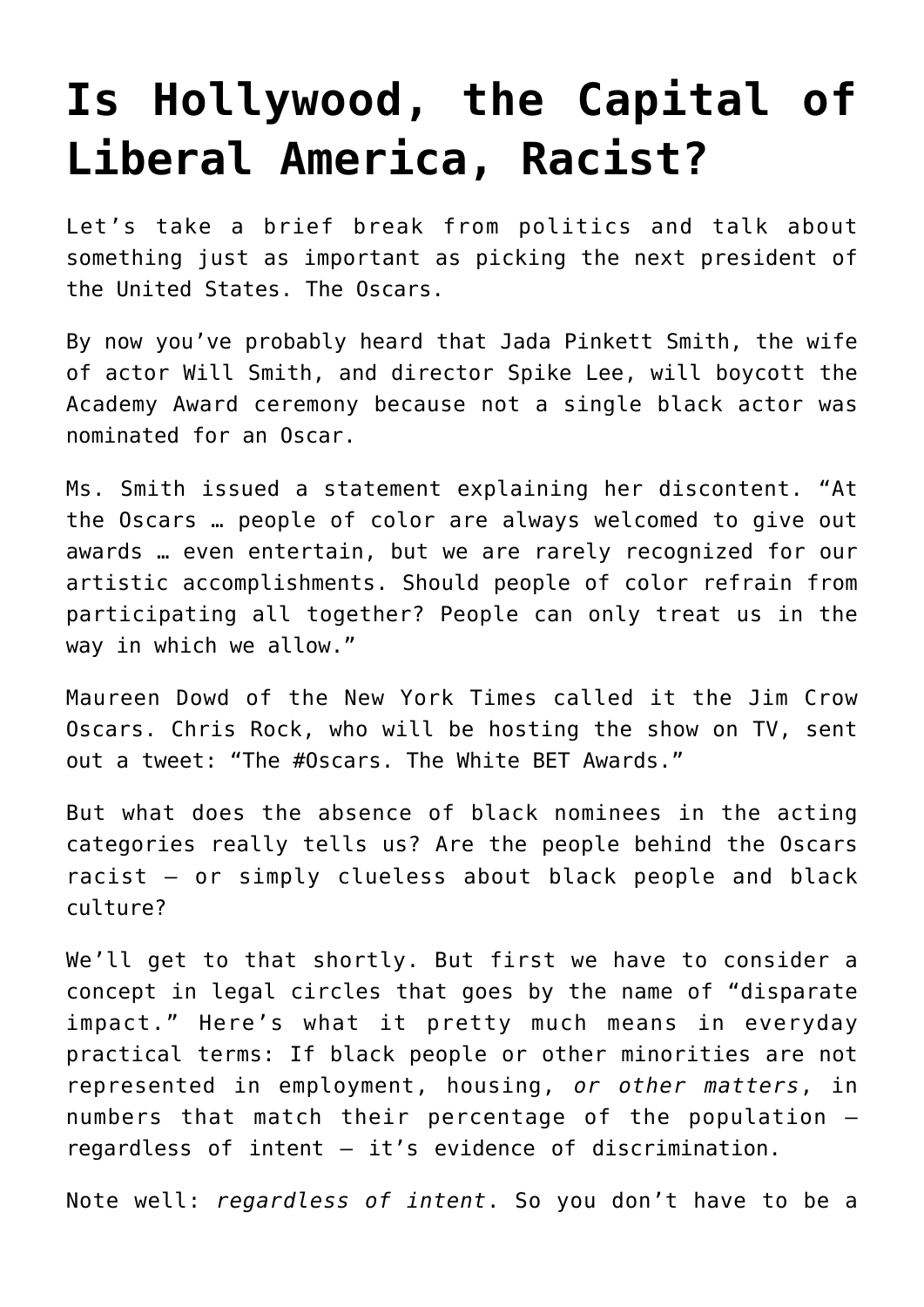bigot to be guilty of discrimination. Results are what matter.

Let's say 50 people take the exam for lieutenant in the fire department. Let's also say that 10 of the applicants are black and 10 more Latino. The results show that of the 20 minority candidates only one earned a grade high enough to get the promotion.

Even if no one is alleging that the fire department set out to discriminate against minorities, the department may still be guilty of discrimination – because of disparate impact.

Now back to the Oscars. If we apply the theory of disparate impact it doesn't matter what motivated the Academy voters. All that would matter is that no black actors were nominated for an Oscar. The results came out all wrong. There wasn't the proper amount of diversity.

Will Smith was brilliant in "Concussion," the movie about head injuries in the NFL and how the league covered up evidence of the damage repeated hits to the head does to players in the league. But Mr. Smith was snubbed.

No actor in "Straight Outta Compton" was nominated.

Michael B. Jordan, who played opposite Sylvester Stallone's Rocky in "Creed" was also passed over. So were all the actors in "Beasts of No Nation," a horrific story about child soldiers in Africa.

Will Smith, who has joined his wife in refusing to attend the ceremony, says that, "We're part of this community. But at this current time, we're uncomfortable to stand there and say this is OK."

But are we really supposed to believe that Hollywood, a place populated by some of the most prominent liberals in our culture, is bigoted? If the Oscars were handed out by the White Skinheads of America Film Society, then yeah, there's an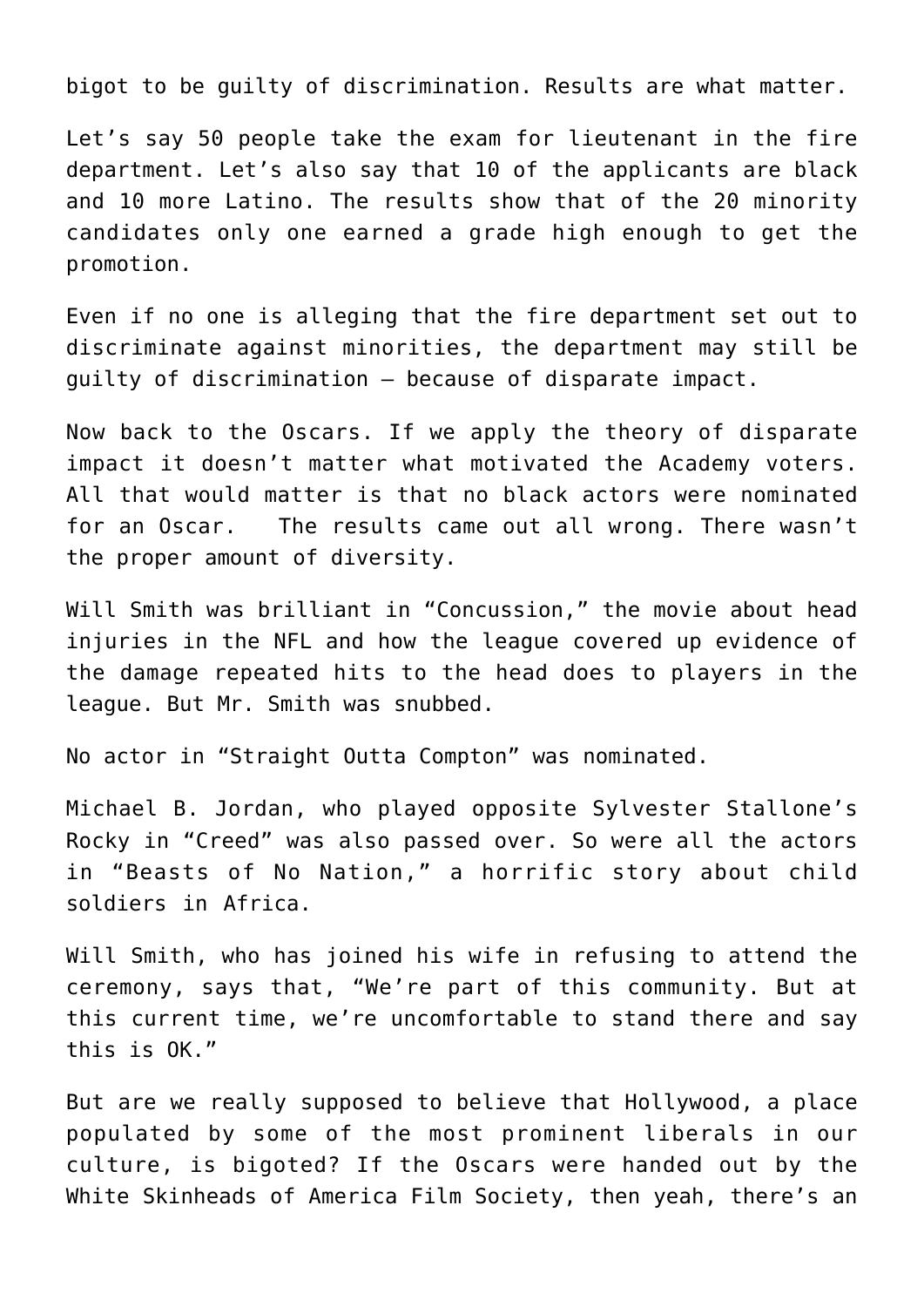excellent chance racism might be in play. But Hollywood, the capital of liberal glitterati in the United States of America?

Here's another explanation for the failure to nominate black actors. In 2012, the Los Angeles Times conducted a survey of the Academy of Motion Picture Arts and Sciences – the group of more than 6,000 members that runs the Oscars. Turns out that 94 percent of the members are white, 77 percent male, with a median age in the mid 60s.

In other words, older white guys are behind the culture curve. There are certain things about black culture and black movies that just don't resonate with them. Diversity isn't their highest priority.

Let's acknowledge that more than a few people, black and white, inside and outside of Hollywood, take this matter seriously. So forgive my detour into another area of American entertainment: professional basketball.

If disparate impact is a sign of potential racism, then why isn't the NBA potentially racist? Before you say, "Bernie, you jerk, the NBA is based on merit. The best players make the team. If blacks are better, then it only follows that there would be more blacks in the NBA than their percentage in the general population."

Nice try. But disparate impact suggests that if the test doesn't produce results that are acceptable, then something is probably amiss. Non-Hispanic whites make up 63 percent of the population; blacks make up a little over 12 percent.

Since 63 percent of the NBA isn't made up of white guys, there's a disparate impact – and you know what that means.

As for the Oscars, The Academy has just unveiled major changes in its structure and voting regulations in an effort to promote diversity. The goal is to double the number of women and diverse members of the Academy by 2020 so that women